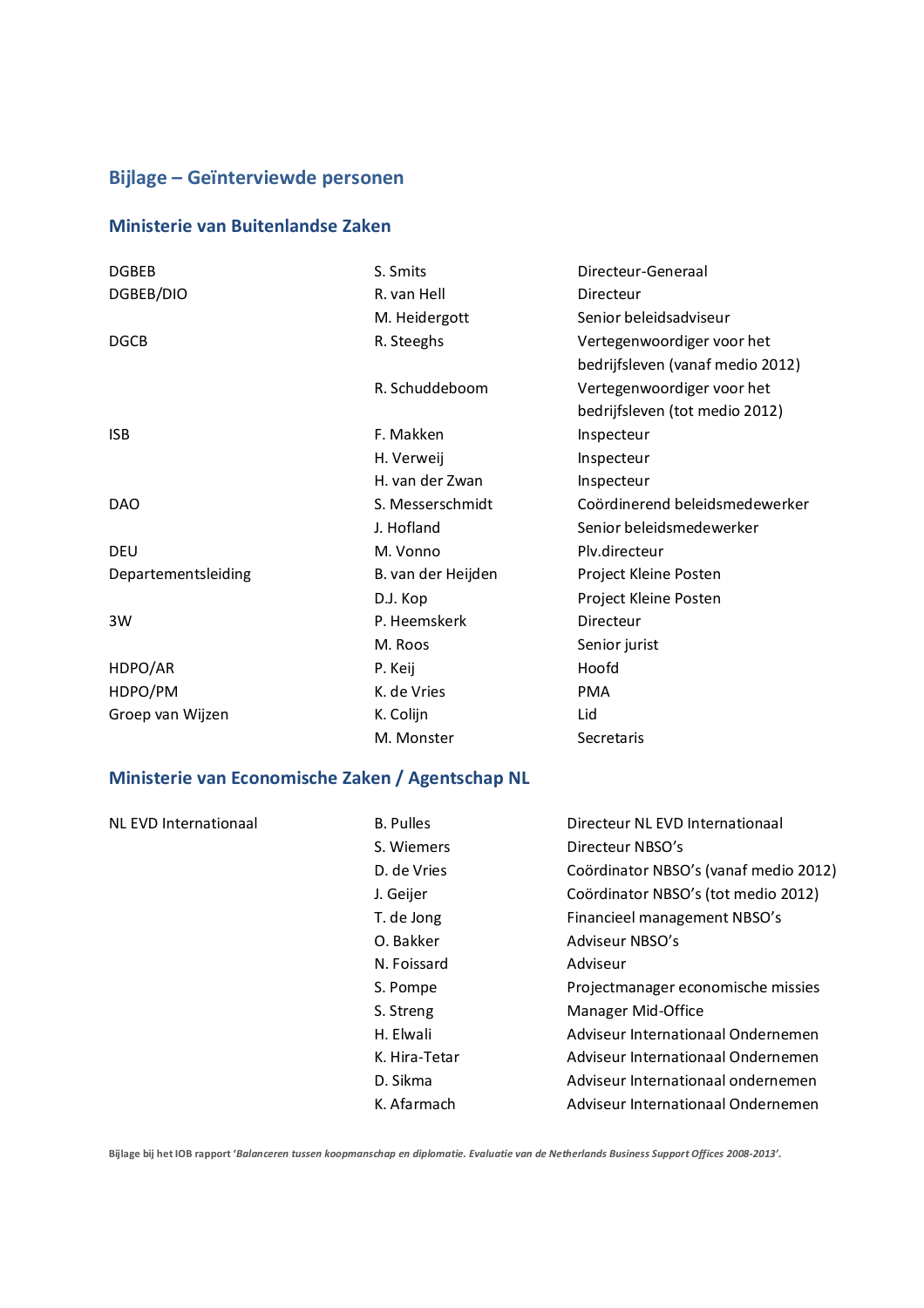# **Netherlands Business Support Offices**

| <b>Brazilië</b>  |                           |                                            |
|------------------|---------------------------|--------------------------------------------|
| Porto Alegre     | E. Baudoin                | Chief Representative                       |
|                  | L. Bueno de Freitas Filho | Deputy Representative                      |
| Recife           | M. Passamani              | Chief Representative                       |
|                  | R. de Rooy                | Deputy Representative                      |
| China            |                           |                                            |
| Chengdu          | <b>B.</b> Snoeijer        | Chief Representative                       |
|                  | Ye Jianyi                 | Deputy Representative                      |
| Dalian           | <b>B.</b> Overtoom        | Chief Representative                       |
|                  | Yin Hang                  | Deputy Representative                      |
| Jinan / Qingdao  | Wei Wei Siauw             | Chief Representative                       |
|                  | Liu Peng                  | Deputy Representative (Jinan)              |
|                  | Xiaoming Liu              | <b>Commercial Assistant</b>                |
| Nanjing          | R. Schuurman              | Chief Representative                       |
|                  | Richard He                | Deputy Representative                      |
|                  | Ding Shaochen             | Provincie Brabant Representative           |
| Wuhan            | R. Brouwer                | Chief Representative                       |
|                  | Yuan Fei                  | Deputy Representative                      |
|                  | R. Oosterhuis             | Intern                                     |
| <b>Duitsland</b> |                           |                                            |
| Frankfurt        | J. Veldt                  | Chief Representative                       |
| Hamburg          | V. Kallies                | Chief Representative                       |
|                  | P. van der Werf           | Deputy Representative                      |
| Leipzig          | E. van Donk               | Chief Representative                       |
|                  | S. Bär                    | Deputy Representative                      |
|                  | S. Prins                  | <b>Business Development Representative</b> |
| Stuttgart        | E. Horstmann              | Chief Representative                       |
| Frankrijk        |                           |                                            |
| Lille            | M. van Hasselt-Guibert    | Chief Representative                       |
|                  | A. Saliou-de Jong         | Deputy Representative                      |
| Lyon             | J. Hovinga                | Chief Representative                       |
|                  | M. Augrandjean            | Deputy Representative                      |
| India            |                           |                                            |
| Ahmedabad        | J. Glas                   | Chief Representative                       |
|                  | J. Joseph                 | Deputy Representative                      |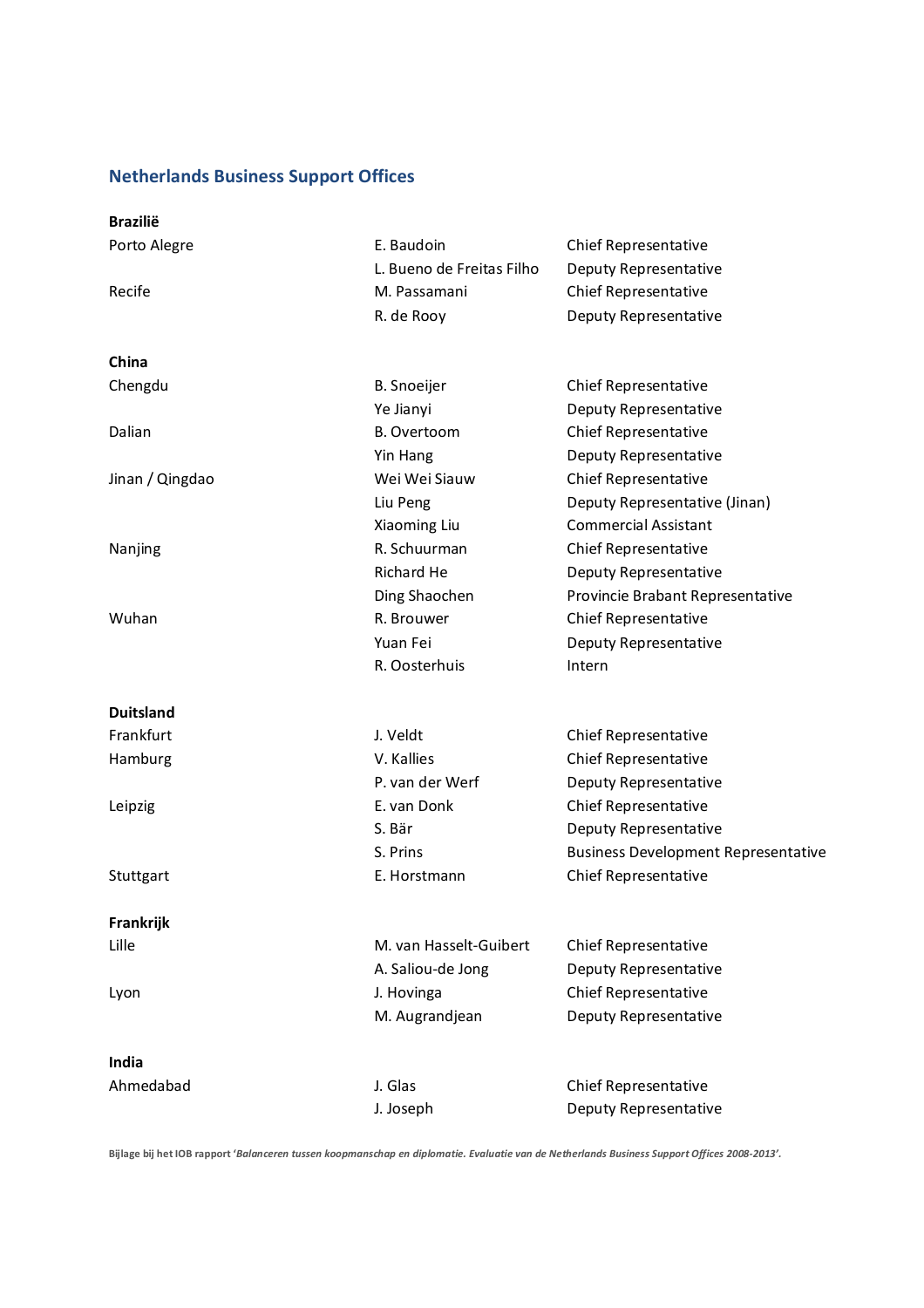| Chennai        | V. Kumar          | <b>Chief Representative</b> |
|----------------|-------------------|-----------------------------|
|                | P.R. Meenakshi    | Deputy Representative       |
| Hyderabad      | P. Veenendaal     | <b>Chief Representative</b> |
|                | R. Babu Vedantham | Deputy Representative       |
| <b>Turkije</b> |                   |                             |
| Izmir          | E. Gönenç Mumcu   | <b>Chief Representative</b> |
|                | M. Yıldız Nuijens | Deputy Representative       |
| Izmir (NABSO)  | J. Kipp           | <b>Chief Representative</b> |
|                | E. Kizilates      | Agricultural officer        |

## **Bedrijven, (overheids)instellingen en (branche)verenigingen in Nederland**

| AVAG                          | H. Maters           | Voorzitter                              |
|-------------------------------|---------------------|-----------------------------------------|
| Berenschot International B.V. | L. Steenhorst       | Directeur                               |
|                               | R. Born             | Senior managing consultant              |
|                               | F. Krijnen          | Managing consultant                     |
| Fenedex                       | B.J. Koopman        | Directeur                               |
|                               | F. Flinterman-Rolff | Manager Kennis- en Adviescentrum        |
| <b>FME CWM</b>                | P. Walison          | Adviseur Internationaal Ondernemen      |
| Gemeente Arnhem               | R. van Herwijnen    | Senior Manager Economic &               |
|                               |                     | International Affairs                   |
| HME                           | G.J. Huisink        | <b>Managing Director</b>                |
|                               | M. Roerade          | <b>Export Promotion Manager</b>         |
| Nederlands Centrum voor       | J. Siemons          | <b>Managing Director</b>                |
| Handelsbevordering (NCH)      |                     |                                         |
|                               | H. Tobé             | <b>Manager Operations</b>               |
| Provincie Gelderland          | P. de Jong          | Managing Director International Affairs |
| VNO-NCW / MKB-Nederland       | L. van Beek         | Manager internationaal economisch en    |
|                               |                     | sociaal beleid                          |

## **Bedrijven, (overheids)instellingen en (branche)verenigingen in het buitenland**

| <b>Brazilië</b>                         |                    |                                  |
|-----------------------------------------|--------------------|----------------------------------|
| British Consulate Porto Alegre - United | D. Crawshaw Pellin | Honorary Consul & regional trade |
| Kingdom Trade & Investment (UKTI)       |                    | and investment manager           |
| Commercial Association of Paraná        | C. Scigliano       | Trade and Foreign Affairs        |
|                                         |                    | Coordinator                      |
| Curitiba Prefeitura da Cidade           | R. Kupka           | International Affairs Mayor's    |
|                                         |                    | Office                           |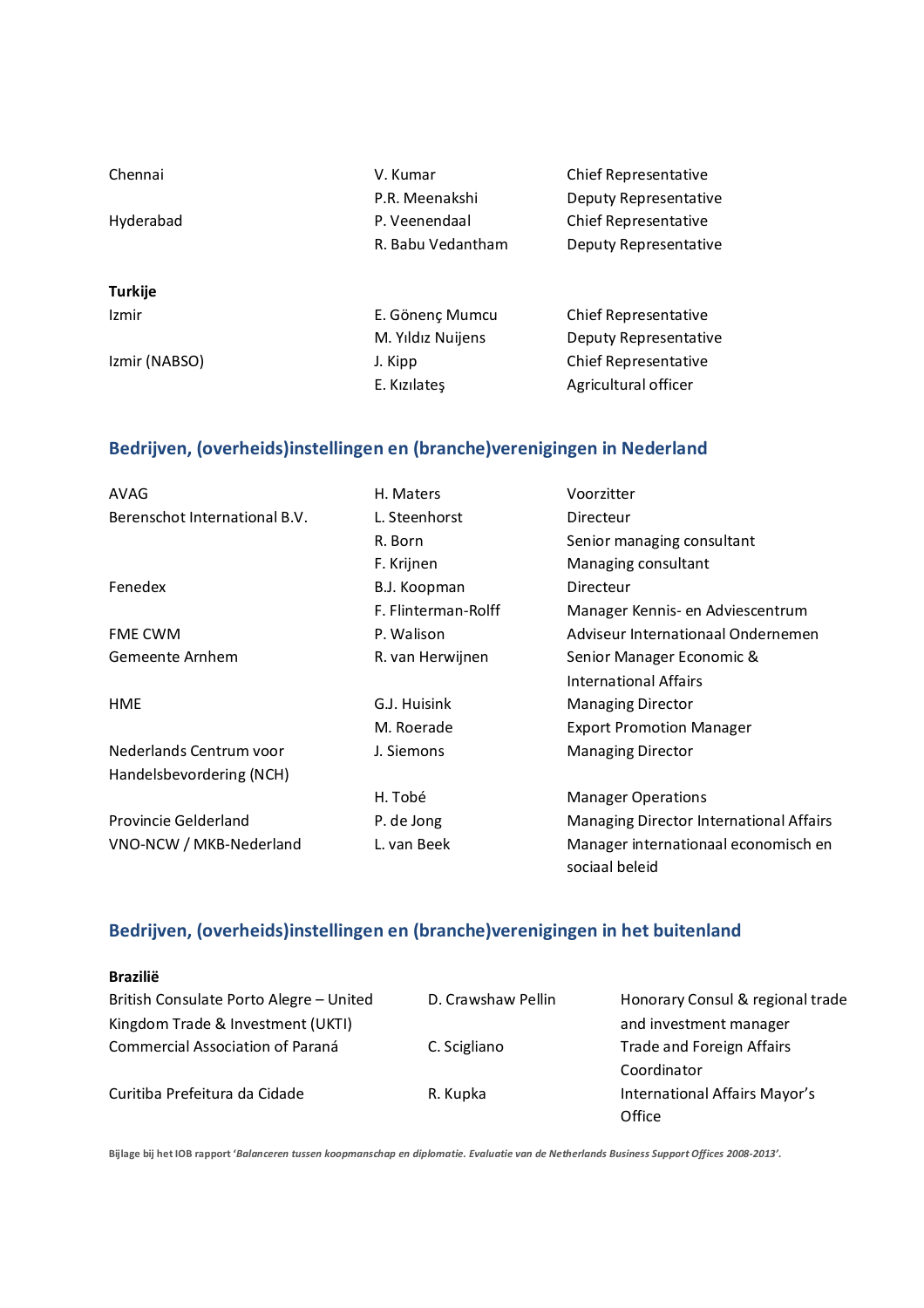International Relations and Foreign Trade Council – Federation of Industries of Rio Grande do Sul (FIERGS) Orange International Business L. Steen Consultant Pernambuco Economic Development Agency

#### **China**

Advantage Austria – Austrian Commercial Office Chengdu American Chamber of Commerce in the People's Republic of China Dalian

Aoshanwei / Blue Silicon Valley Sun Shao-jie Director Baden-Württemberg International – Agency for International Economic and Scientific Cooperation Nanjing & Sharehouse Pvt. Ltd. Brabant Alucast Jinan **J. Van Peeren** Managing Director British Consulate-General Shanghai J. Lu Regional Cities Officer Bureau de représentation de la Région Bretagne dans le Shandong Carich Marine Engineering The M. Fu Carich Manager Deputy General Manager Chengdu Investment Promotion Center A. Lang The Deputy Division Chief

China Council for the Promotion of International Trade (CCPIT) Dalian

China Council for the Promotion of International Trade (CCPIT) Shandong

China-Britain Business Council Nanjing J. Jiang Chief Representative

China-Britain Business Council Qingdao H. Jiang Chief Representative Dalian University of Technology **Shapes** Zhao MeiSen **Associate Minister** Associate Minister Department of Commerce, Jiangsu Province Liu Guang Deputy Consultant Director

L. D'Andrea G. Caregnatto

R. de Abreu e Lima Almeida Traadex G. Beatriz Representative

CEO Technical Coordinator

CEO

C. Lopes Business Manager Spark **Industrieel ontwerper** H. Honijk Industrieel ontwerper

R. Xiangmei Representative

Kate Gubanova Chapter Manager

Sun Ning Business Development Officer J. Güsten Chief Representative & Geschäftsführende Gesellschafterin C. Rouault Représentante permanente

J. Huang Division Executive Shi Ji Director

Lu Gang **Vice Chairman** Jiao Ailing **Communist Communist Communist Communist Contract Contract Contract Contract Contract Contract Contr** 

Wang lilai **Vice Chairman** C. Wang **Project Manager** Division of Foreign Affairs Xiong Zhen Division of Foreign Affairs Dezan Shira & Associates **A. Livermore** Regional Partner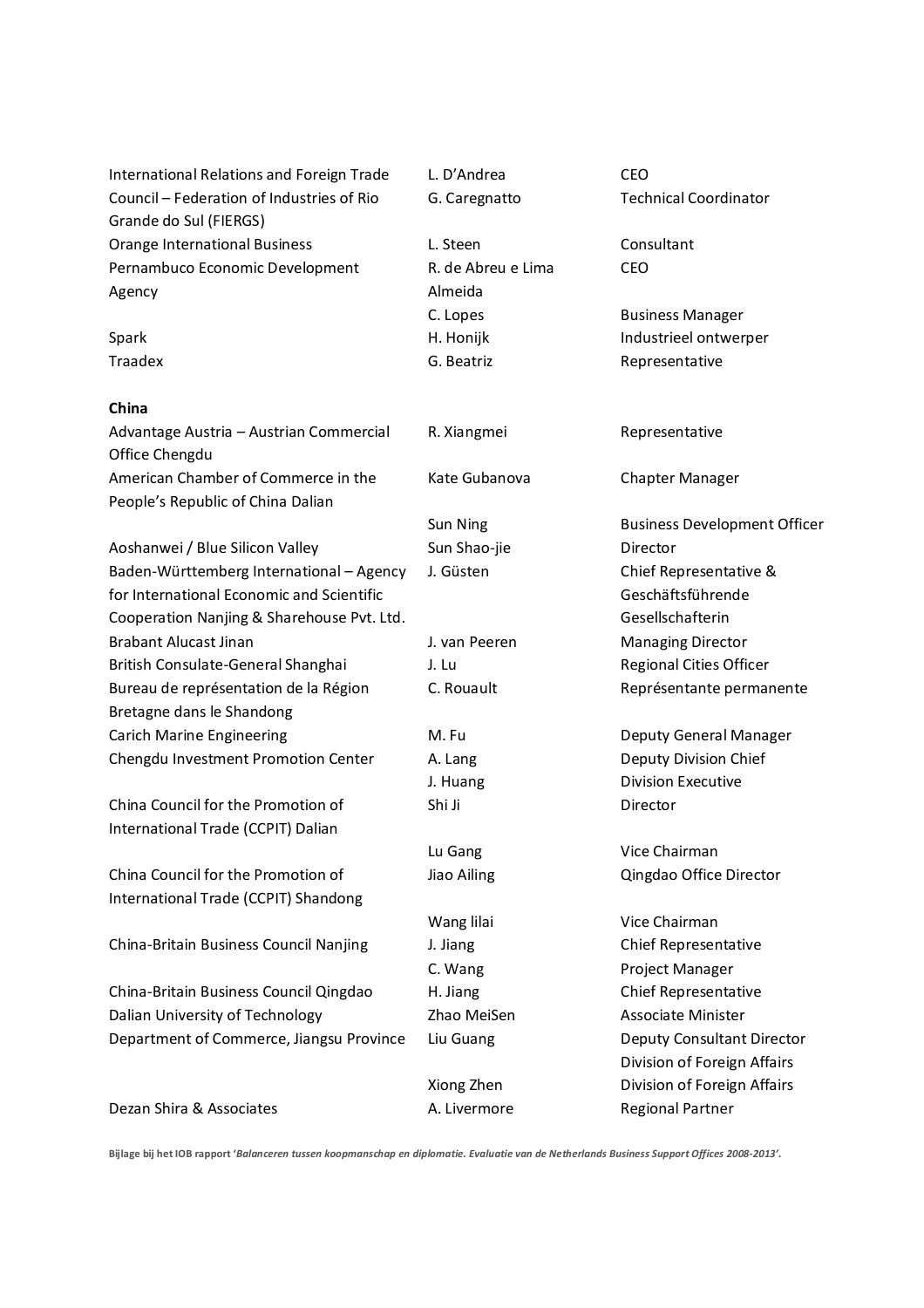Essex County Council Nanjing The Mei Li Chief Representative Chief Representative Foreign and Overseas Chinese Affairs Office of Wuhan Municipal Government

German Chamber of Commerce in China A. Schröter Liaison Manager Sichuan-

Government of Canada – trade Commissioner Service Grontmij Wuhan Li Bin Li Bin CEO

Holtrop & Jansma Qingdao J. Yan General Manager Inter-Drain China M. van der Gaag General Manager Jinan Lingang Economic Development Zone Administrative Committee

Kardan Land Dalian C. Deng General Manager Matrix Real Estate Development & Finance H. Schouten CEO Philips Energy Service Company Wuhan J. Zhu Regional Manager Government

Pole Group **H. Poelmann** Directeur Polo Garments Commercial Qingdao P. Geerts Product Manager Qingdao Investment Promotion Bureau S. Wang Fig. 2011 Director European & African

Qingdao Safe Express Shipping Sun Hao Sun Hao General Manager Shandong Provincial Foreign Affairs Office Liu Yuan Director-General, President

TMF Group Chengdu M. Ho Director Van Uden B.V. China **Van Luister China** J. Liu *J. Liu Representative* Vopak Shandong Yu Yongli Commercial Manager Wuhan Investment Promotion Bureau V. Zhang Senior Supervisor

**Duitsland**

Ding Xinli **Director** 

Tian Hongtao Vice Director Sun Jianguang **Vice Director** 

Innovate A. van Haren Directeur

Duan Xiaoming Deputy Director

E. Wenjing Sister Ciities Division Chongqing P. Hu Manager/Trade Commissioner

P. Krant Board Director Grontmij Hubei W. Loomans Senior Architect

Affairs Affairs Division V. Cui Project Manager Zhang Datong Deputy Director-General Sooon G. Brantjes G. Brantjes General Manager R. van de Laar **Commercial Manager** I. Sekewael **Marketing Manager** 

Geiger Edelmetalle aus der Edelmetalle Eine Edelmetalle R. Müller-Syring Geschäftsführer Stadt Leipzig Teilerose Heßke Stellvertretende Referatsleiterin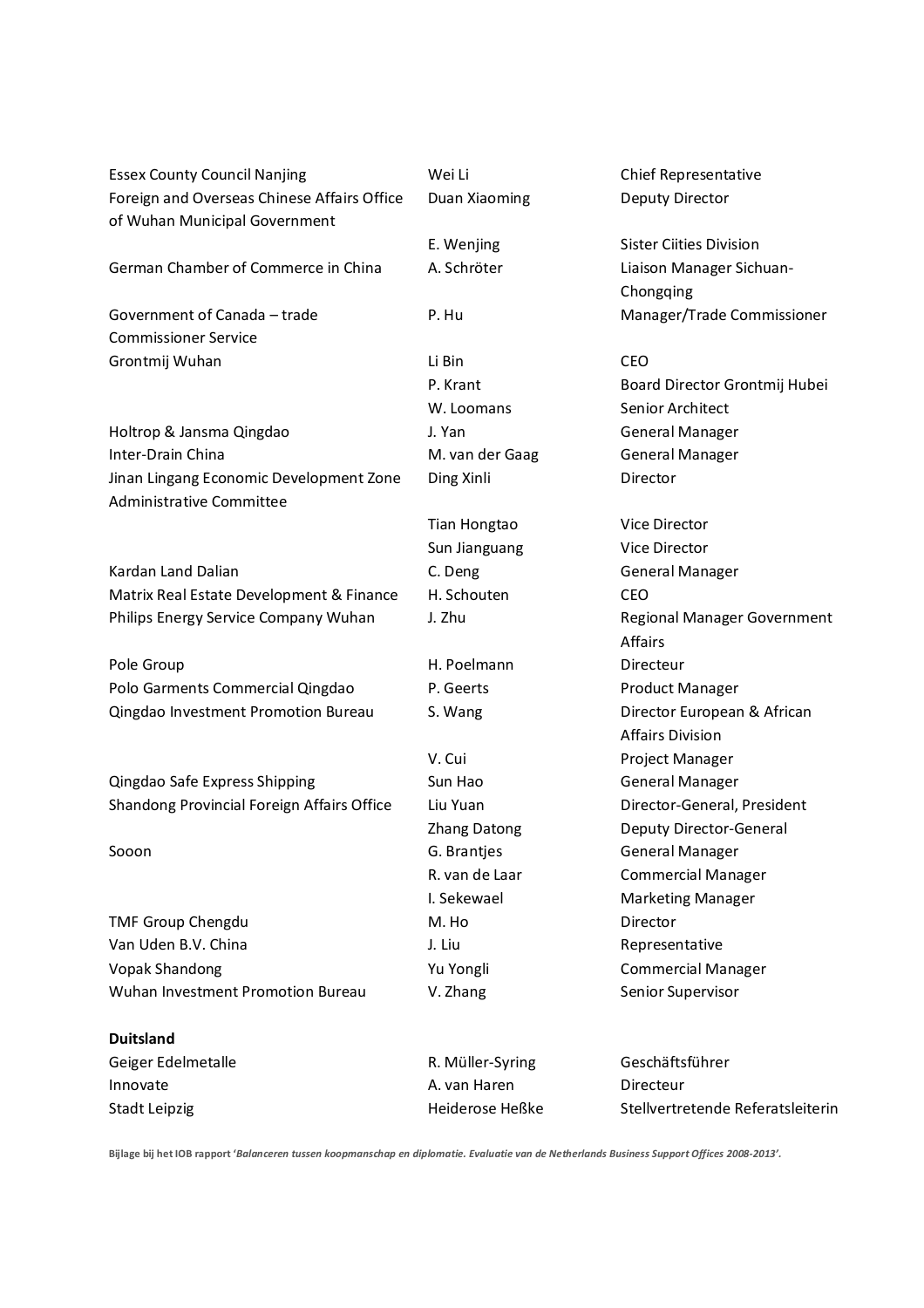#### **Frankrijk**

Bel G. Bel Consultant Bruijnse **Bruijnse** Registeraccountant Lille Metropole Development Agency (APIM) S. DeCoster Head of Inward Investment Van Klaveren CCC G. van Klaveren Managing Director World Trade Center Lille / CCI International J. Toulemonde Director **India** Australian Consulate-General Mumbai S. Waters Consul-General Australian Consulate-General Mumbai K. Beckering Vinckers Deputy Consul-General Australian Government – Australian Trade Commission Ahmedabad Australian Government – Australian Trade Commission Hyderabad Australian Government – Australian Trade Commission Wuhan British Deputy High Commission Hyderabad – United Kingdom Trade & Investment British Deputy High Commission Mumbai – United Kingdom Trade & Investment Classic moulds & Dies **D. Ravi Classic moulds & Dies** D. Ravi Managing Partner CoMakeIt **K. Madhunapantula** Director DFE Pharma **DEE Pharma** J. Lem Acting Site Director DSM Hyderabad M. Mandhyan Director Operations Dutch Business Partners India P. de Ridder Director

Federation of Andhra Pradesh Chambers of Commerce & Industry (FAPCCI)

Gujarat Chamber of Commerce & Industry P. Bhagwati President

S. Ayyadevara President

E. Leclercq Manager

J. Khara Business Development Manager

R. Dastrala Business Development Manager

S. Krishnamoorthy Business Development Manager L. Shaw Chief Representative

A. McAllister Deputy High Commissioner

A. Pillai Deputy Head of Mission and Head of UKTI M. Godbole Senior Trade & Investment Adviser T. Laurensse Managing Director

S. Kumar Rungta Senior Vice President V. Anil Reddy Vice President S. Sunder Pasari Chairman International Trade & Relations Government of Gujarat The Commissioner Commissioner R. Dayani Industries Commissioner M. Kumar State Project Director T. Mehta Secretary General B. Soneji Chair Person Foreign Trade Committee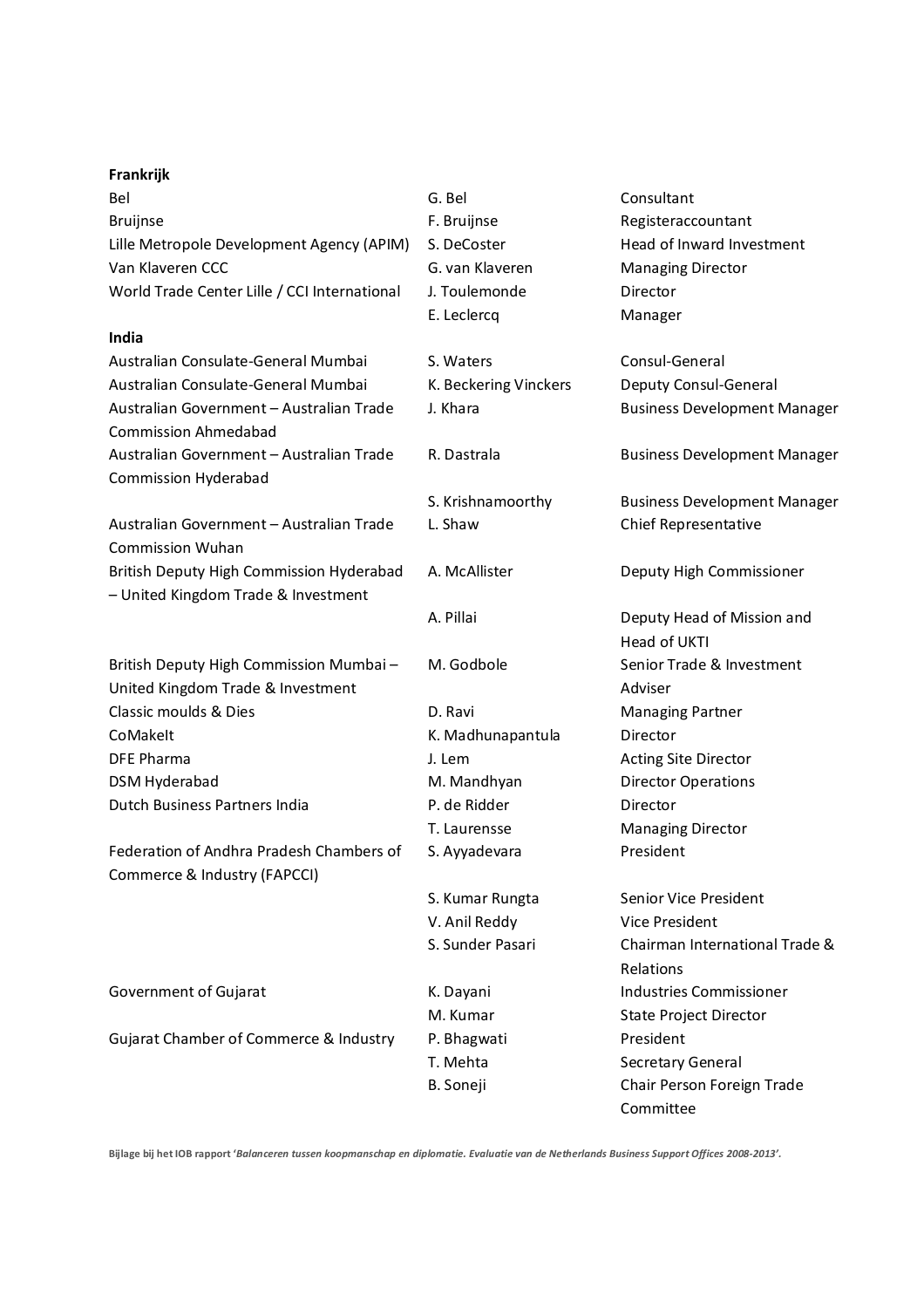| HI-Consultancy<br>Incotec             | G. Lonhard<br>M. Patel<br>A. Gupta | Consultant<br><b>Executive Director</b><br>Manager Integrated Product<br>Research |
|---------------------------------------|------------------------------------|-----------------------------------------------------------------------------------|
| Indo-German Chamber of Commerce       | S. Raj                             | <b>Regional Director</b>                                                          |
| Chennai                               |                                    |                                                                                   |
| i-Solve                               | R. Parthasarathy                   | Managing Director & CEO                                                           |
|                                       | R. Kishore Kumar                   | Process Design & Technology                                                       |
|                                       |                                    | Development                                                                       |
| Madras Chamber of Commerce & Industry | K. Saraswathi                      | Secretary General                                                                 |
| Michelin India                        | A. Bollen                          | Senior Vice President                                                             |
| Pentair                               | S. Sangameswaran                   | <b>Executive Director</b>                                                         |
| Q.I. Press Controls B.V.              | E. van Houten                      | Chairman                                                                          |
| Q.I. Press Controls India             | V. Pandya                          | <b>Managing Director</b>                                                          |
| Reeleezee India                       | K. Desai                           | <b>CEO</b>                                                                        |
| Rollepaal Engineering India           | A. Dogra                           | <b>General Manager Operations</b>                                                 |
| Shell Business Service Centre Chennai | E. Wildschut                       | Process Manager                                                                   |
| Solid Online                          | P. Hoekstra                        | Directeur                                                                         |
| <b>Turkije</b>                        |                                    |                                                                                   |
| Atasel                                | A. Söylem                          | <b>Managing Director</b>                                                          |
| Avebe                                 | H. Uyarağalar                      | General Manager                                                                   |
|                                       | S. Şehirlioğlu                     | <b>General Manager Assistant</b>                                                  |
|                                       |                                    |                                                                                   |

Fokker Elmo **M. Baert** General Manager Communist Communist Communist Communist Communist Communist Communist Communist Communist Communist Communist Communist Communist Communist Communist Communist Communist Communist Com Sultan Sera Sultan Sera S. Akbay S. Akbay S. Akbay General Manager TopTel **F. Aydoğan** General Manager Triq **A. Yaşar** General Manager Construction A. Yaşar

### **Vertegenwoordigingen van het Koninkrijk der Nederlanden**

#### **Brazilië**

Consulaat Generaal Rio de Janeiro P. Comenencia CdP / Consul-Generaal Consulaat Generaal Sao Paulo J.G. Schouten CdP / Consul-Generaal Honorair Consulaat Curitiba **R. de Ruijter** Honorair Consul Honorair Consulaat Porto Alegre I. de Kroes Honorair Consul

Ambassade Brasília K. Rade CdP / Ambassadeur F. van Rijn Plv. CdP/Hoofd Economische Afdeling

#### **China**

#### Ambassade Peking A. Jacobi CdP / Ambassadeur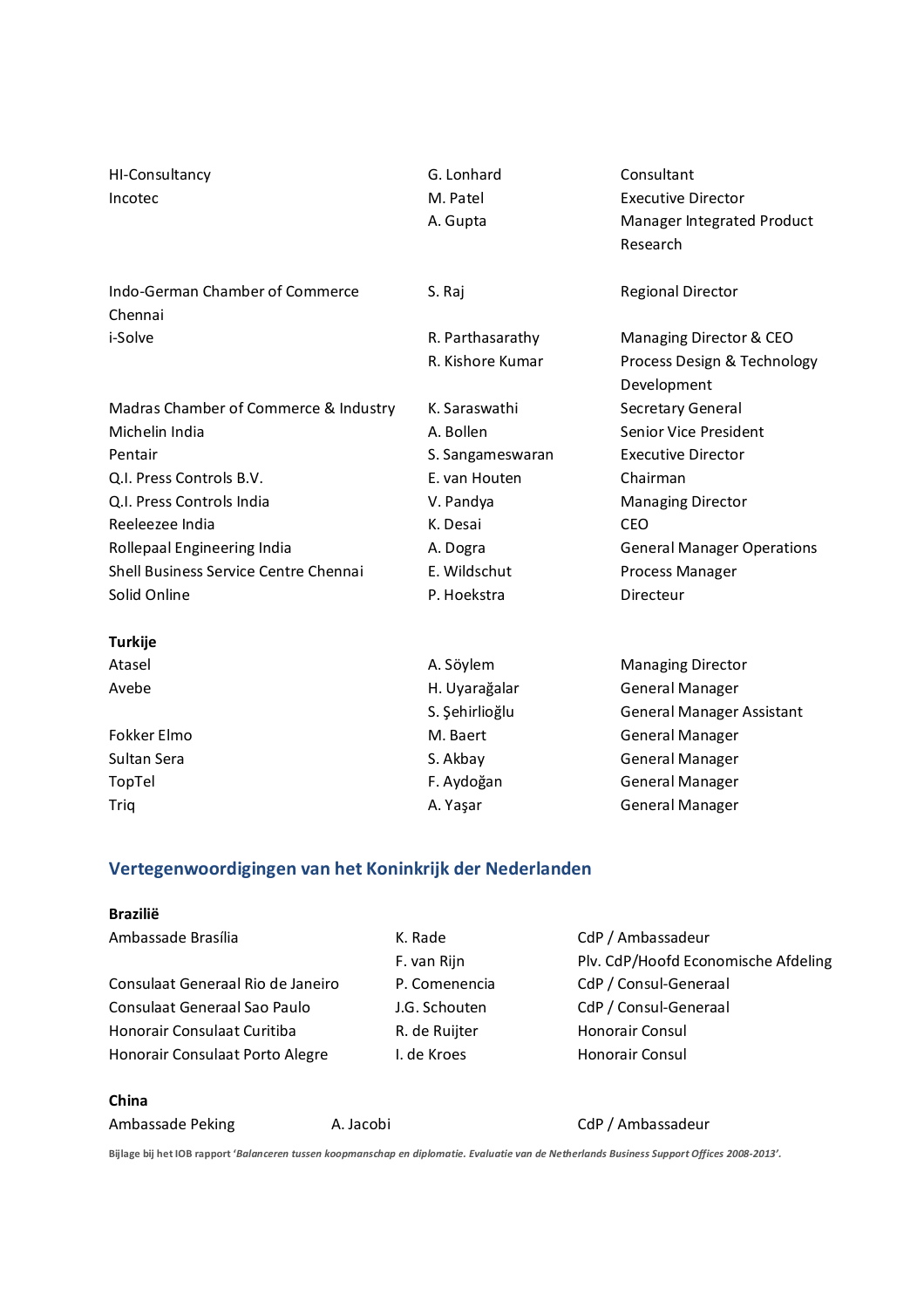|                             | R. Bekink<br>A. Driessen<br>J.R. Smit<br>J. Lamers<br>M.J. van den Boogard<br>M. Overheul          | CdP / ambassadeur Washington,<br>destijds ambassadeur China<br>Plv.CdP<br>Wetenschappelijk Raad<br>Hoofd Economische Afdeling<br>Plv.hoofd Economische Afdeling<br>Landbouwraad                        |
|-----------------------------|----------------------------------------------------------------------------------------------------|--------------------------------------------------------------------------------------------------------------------------------------------------------------------------------------------------------|
|                             | N. Hong                                                                                            | Senior Agri-Food Officer                                                                                                                                                                               |
| Consulaat-Generaal Shanghai | G. Wittich                                                                                         | Executive director NFIA China                                                                                                                                                                          |
| <b>Duitsland</b>            |                                                                                                    |                                                                                                                                                                                                        |
| Ambassade Berlijn           | M. Krop<br>H. Würnzer<br>F. Mollen<br>H. van Dijk                                                  | CdP / Ambassadeur<br>Hoofd Economische Afdeling<br>Plv.CdP<br>1 <sup>e</sup> Secretaris Economische Afdeling                                                                                           |
| Honorair Consulaat Dresden  | G. Prinz zur Lippe                                                                                 | Honorair Consul                                                                                                                                                                                        |
| Frankrijk                   |                                                                                                    |                                                                                                                                                                                                        |
| Ambassade Parijs            | J.W. Beaujean<br>F. Olthof<br>S. de Ridder                                                         | Plv. CdP<br>Hoofd Economische Afdeling<br>Senior medewerker EA afdeling                                                                                                                                |
| India                       |                                                                                                    |                                                                                                                                                                                                        |
| Ambassade New Delhi         | A. Stoelinga<br>C. Bansema<br>S. Bihari<br>A. Veldhuizen<br>R. Yadav                               | CdP / Ambassadeur<br>Hoofd Economische Afdeling<br>Counsellor for Economic and<br><b>Commercial Affairs</b><br>Landbouwraad<br>Medewerker Economische Afdeling<br>NFIA                                 |
| Consulaat-Generaal Mumbai   | G. van Diggelen<br>M. van Drunen Littel                                                            | CdP / Consul-Generaal                                                                                                                                                                                  |
| <b>Turkije</b>              |                                                                                                    |                                                                                                                                                                                                        |
| Ambassade Ankara            | J.P. Dirkse<br>D. Naves<br>H. Korver<br>S. Jansen<br>M. Yazgan van Herk<br>M. Cevikoğlu<br>U. Isin | CdP / Ambassadeur<br>Hoofd Economische afdeling<br>Hoofd Consulaire zaken<br>Hoofd Politieke zaken<br>Senior Economic & Commercial Officer<br>Landbouwraad<br>Assistant to the Agricultural Counsellor |
| Consulaat-Generaal Istanbul | M. Elgersma                                                                                        | Plv. CdP                                                                                                                                                                                               |